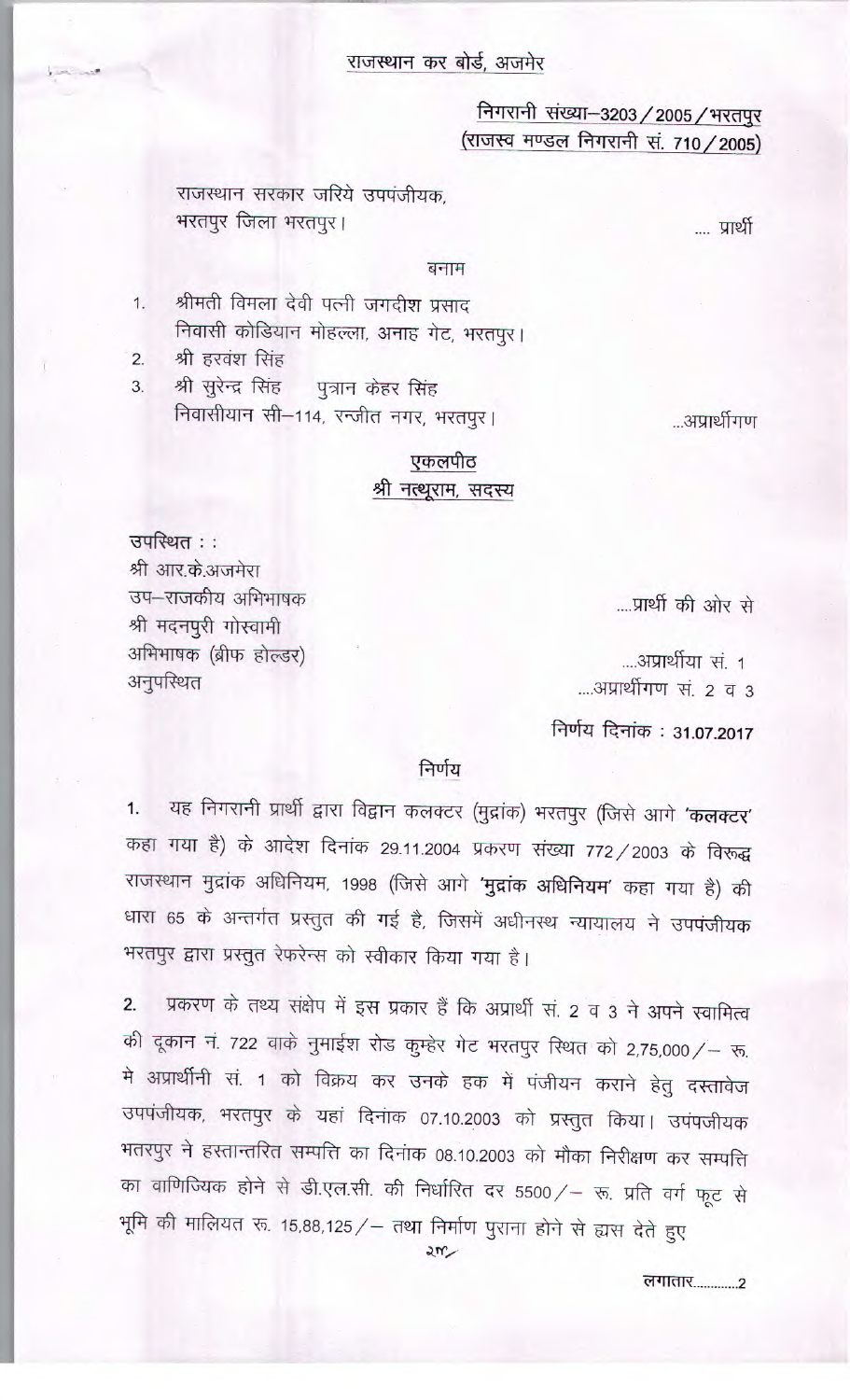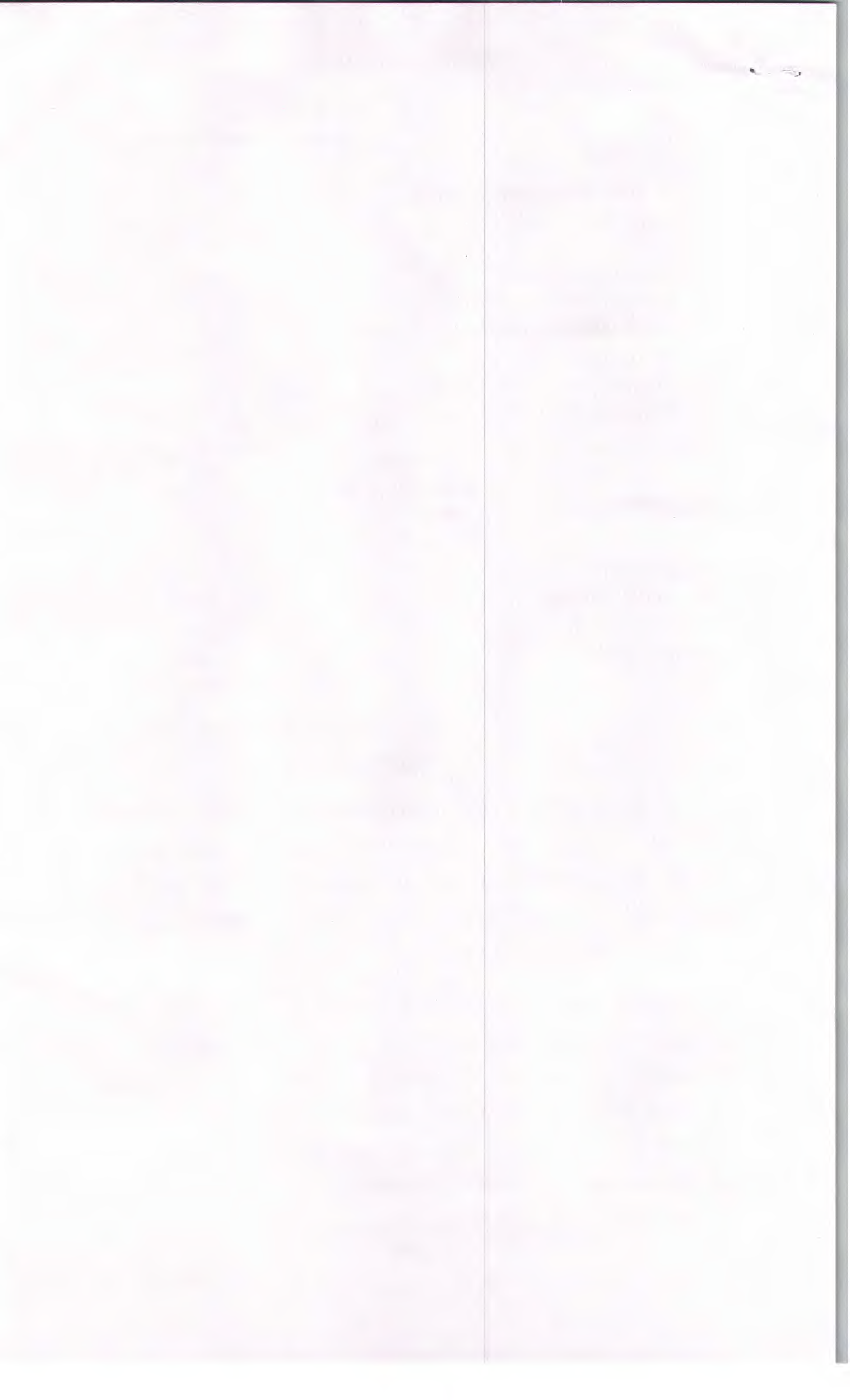# - 2 - निगरानी संख्या-3203/2005/भरतपुर (राजस्व मण्डल निगरानी सं. 710/2005)

63,920 / - इस प्रकार कुल मालियत 16,52,045 / - निर्धारित कर अप्रार्थीनी सं. 1 को अन्तर राशि मुद्रांक कर एवं कमी पंजीयन शुल्क जमा करवाने हेतु नोटिस दिया, किन्तु अप्रार्थीनी सं. 1 के द्वारा नोटिस उपरांत भी राशि जमा नहीं करवाने पर उपपंजीयक, भरतपुर ने रेफरेन्स बनाकर अधीनस्थ न्यायालय में प्रेषित किया। अधीनस्थ न्यायालय ने प्रकरण दर्ज रजिस्टर कर पक्षकारों को जरिये सम्मन तलब किया और उभयपक्ष की बहस सुनवाई कर अग्रभाग 175 वर्गफीट को वाणिज्यिक की दर 2900 / - प्रति वर्गफीट एवं शेष भाग 113.75 वर्गफीट को 1550 / - प्रति वर्गफीट से अर्द्ध वाणिज्यिक से कुल मालियत 7,47,735 / - रू निर्धारित कर अपना निर्णय दिनांक 29.11.04 पारित कर दिया जिससे व्यथित होकर प्रार्थी विभाग द्वारा यह निगरानी प्रस्तुत की गई है।

निगरानी दर्ज की जाकर रिकार्ड व अप्रार्थीगण को तलब किया गया। अप्रार्थीया  $3<sub>1</sub>$ सं. 1 की ओर से उनके विद्धान अभिभाषक उपस्थित आये। अप्रार्थी सं. 2 व 3 अनुपरिथत रहे।

बहस विद्वान उप-राजकीय अभिभाषक एकपक्षीय सुनी गई।  $4.$ 

विद्वान उप-राजकीय अभिभाषक ने कथन किया कि अधीनस्थ न्यायालय ने इस  $5.$ तथ्य पर ध्यान नहीं दिया कि विवादित सम्पत्ति को कृषि से अकृषि उपयोग हेतु भूमि का रूपान्तरण कराया गया जो कि नुमाईश रोड कुम्हेर गेट पर व्यावसायिक पंक्तियों में स्थित है तथा वर्तमान में ऑटो मशीन रिपेयर की दुकान चल रही है, लेकिन इसके विपरीत अधीनस्थ न्यायालय ने बिना विवेचन एवं विश्लेषण कर बिना किसी ठोस साक्ष्य के आधार पर पूर्ण वाणिज्यिक दूकान को विखण्डित कर मात्र अग्रभाग को ही वाणिज्यिक मानकर एवं शेष भाग को अर्द्धव्यावसायिक के रूप में परिभाषित कर अपना निर्णय पारित किया है जो किसी विधि द्वारा समर्थित नहीं होने से निगरानी के माध्यम से निरस्त किए जाने योग्य है। अधीनस्थ न्यायालय ने इस बात को नजर अंदाज किया है कि सम्पत्ति व्यावसायिक उपयोग हेतु रूपान्तरित भूमि थी जिसे रूपान्तरित ही माना जायेगा चाहे उसका उपयोग किसी भी उद्देश्य के लिये किया जा रहा हो। अतः निगरानी स्वीकार की जाकर रेफरेन्स स्वीकार किया जावे।

हमनें पत्रावली का अवलोकन किया व बहस पर मनन किया। न्यायालय निर्णय 6. निम्न प्रकार है :-

निगरानी में मुख्य आधार यह है कि विवादित सम्पत्ति को कृषि से अकृषि 7. उपयोग हेतु भूमि का रूपान्तरण कराया गया जो कि नुमाईश रोड कुम्हेर गेट पर व्यावसायिक पंक्तियों में रिथत है तथा वर्तमान में ऑटो मशीन रिपेयर की दुकान चल रही है, लेकिन इसके विपरीत अधीनस्थ न्यायालय ने बिना विवेचन एवं विश्लेषण कर

 $QM -$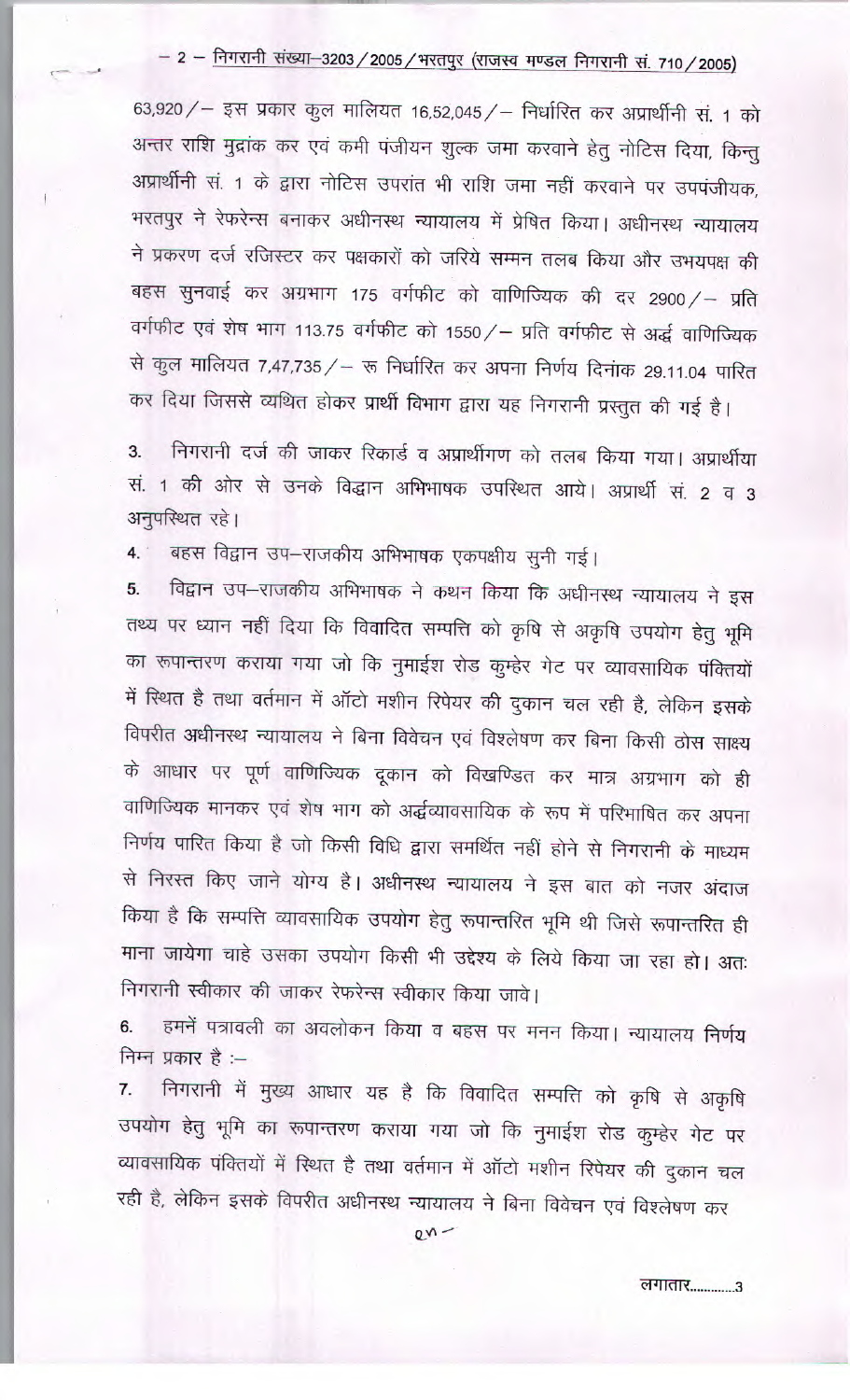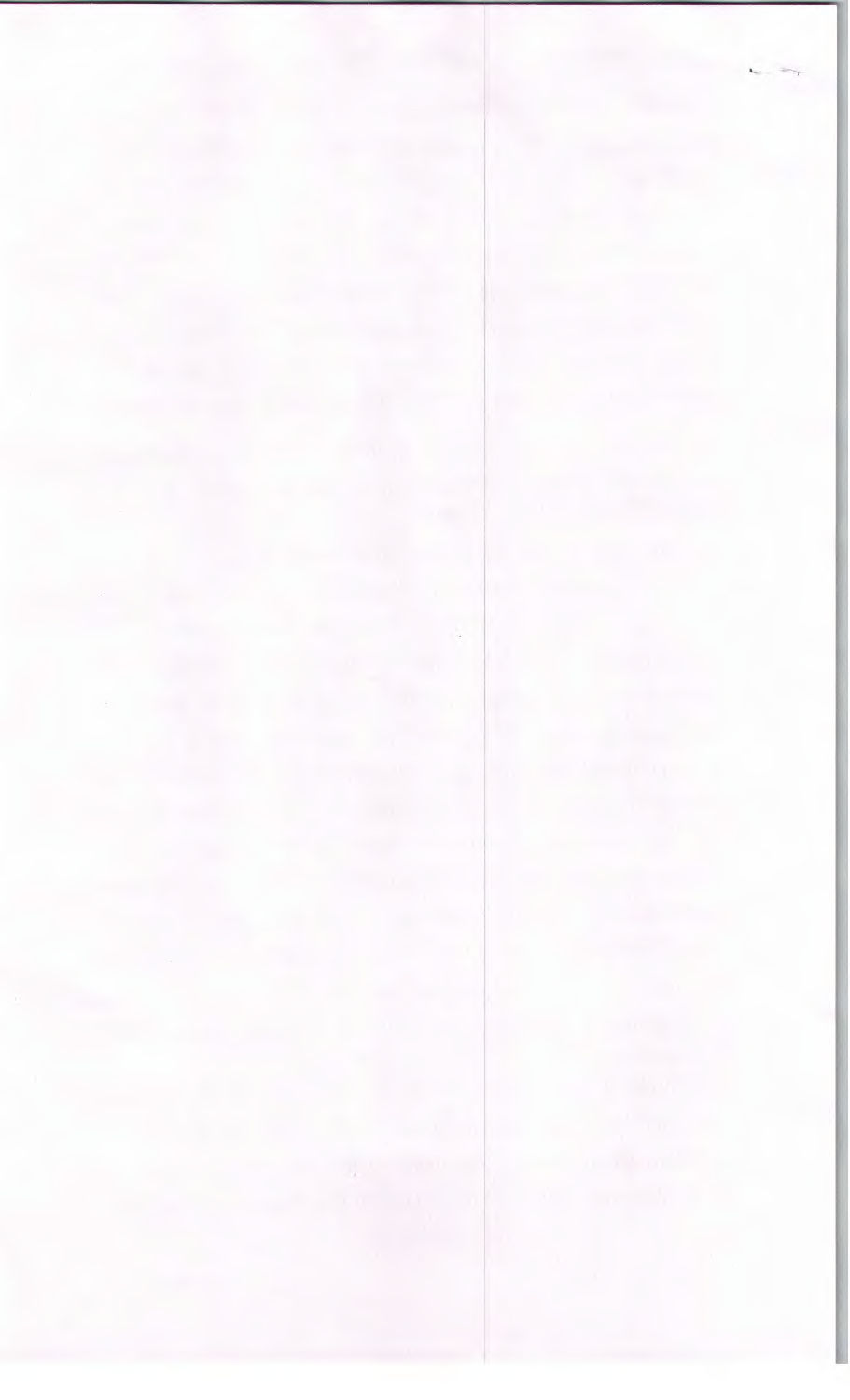$-3$  – निगरानी संख्या-3203 / 2005 / भरतपुर (राजस्व मण्डल निगरानी सं. 710 / 2005)

बिना किसी ठोस साक्ष्य के आधार पर पूर्ण वाणिज्यिक दूकान को विखण्डित कर मात्र अग्रभाग को ही वाणिज्यिक मानकर एवं शेष भाग को अर्द्धव्यावसायिक के रूप में परिभाषित कर अपना निर्णय पारित किया है जबकि सम्पूर्ण भूमि रूपान्तरित है। साथ ही दस्तावेज का मूल्यांकन नुमाईश रोड की डी.एल.सी दर 5500 / - रू. प्रति वर्गफीट की दर से मूल्यांकन किया जाना चाहिए था जबकि कलक्टर मुद्रांक ने 2900 / - प्रति वर्गफीट की दर से मूल्यांकन किया है जो तथ्यों के अनुरूप नहीं है।

उपपंजीयक ने दिनांक 08.10.03 को मौका निरीक्षण किया जो निम्न प्रकार है :-8. "दिनांक 08.10.2003 को मौका देखा गया। यह दुकान कुम्हेर गेट नुमाइश रोड टिक्का की दूकान के पास मशीन ऑटो रिपेरिंग के नाम से है। चूंकि इस दुकान में कोई पार्टीशन इत्यादि नहीं है। न ही कोई गोदाम के लिये जगह है न ही कोई रह रहा है। इसलिये इसकी वाणिज्यिक दर मानी गई। चूंकि यह भूमि कृषि भूमि से रूपान्तरित हो चुकी है। इसलिये कुम्हेर गेट से नुमाइश रोड पर की रेट मानी गई। " अधीनस्थ न्यायालय ने सम्पत्ति के 20 फीट अग्रभाग को वाणिज्यिक व पीछे के 13 फीट भाग को अर्द्ध वाणिज्यिक मानकर मूल्यांकन किया है क्योंकि पीछे का भाग गोदाम के रूप में प्रयोग में लिया जा रहा था। निगरानी के साथ प्रस्तुत प्रश्नगत दस्तावेज की प्रमाणित प्रतिलिपि के पृष्ठ सं. 2 पर यह स्पष्ट उल्लेख है कि यह दुकान आराजी खसरा नम्बर 1000, 1001 कस्बा भरतपुर चक नम्बर 2 तहसील व जिला भरतपुर में भूमि रूपान्तरण अधिकारी भरतपुर के यहा से कृषि से अकृषि में परिवर्तित हो चुकी है। अधीनस्थ न्यायालय की पत्रावली में अतिरिक्त जिलाधीश (भूमि रूपान्तरण) भरतपुर के आदेश क्रमांक भू0रू0 / 12 / 3(1325)82 / 321 दिनांक 30.11.83 के अनुसार इस भूमि का भूमि रूपान्तरण वाणिज्यिक प्रयोजनार्थ हुआ है। अप्रार्थीया सं. 1 ने अधीनस्थ न्यायालय में प्रस्तुत जबाब दिनांक 01.11.2003 के प्रथम बिन्दु में यह उल्लेख किया है कि यह भूमि कृषि की ना होकर व्यावसायिक में कन्वर्ट करायी जा चुकी है। उपपंजीयक ने भी अपनी मौका निरीक्षण रिपोर्ट दिनांक 08.10.2003 में यह कथन किया है कि इसलिए इसको मानी दर मानी गई चूंकि यह भूमि कृषि भूमि से रूपान्तरित हो चुकी है। उपरोक्त तथ्यों से यह प्रमाणित होता है कि प्रश्नगत दस्तावेज से संबंधित सम्पत्ति वाणिज्यिक प्रयोजनार्थ रूपान्तरित सम्पत्ति है। इस प्रकार राजस्व रिकार्ड में यह सम्पत्ति वाणिज्यिक है। इस न्यायालय के विनम्रमतानुसार यदि कोई सम्पत्ति राजस्व रिकार्ड या अन्य राजकीय रिकार्ड के अनुसार वाणिज्यिक श्रेणी में है तो उसे वाणिज्यिक श्रेणी में ही मानकर मूल्यांकन किया जायेगा चाहे मौके पर उसका उपयोग वाणिज्यिक से भिन्न हो। अधीनस्थ न्यायालय ने सम्पत्ति के पीछे के भाग को

इसलिए अर्द्ध व्यावसायिक माना है क्योंकि पीछे के भाग गोदाम के रूप में प्रयोग में  $0<sup>n</sup>$ लगातार..............4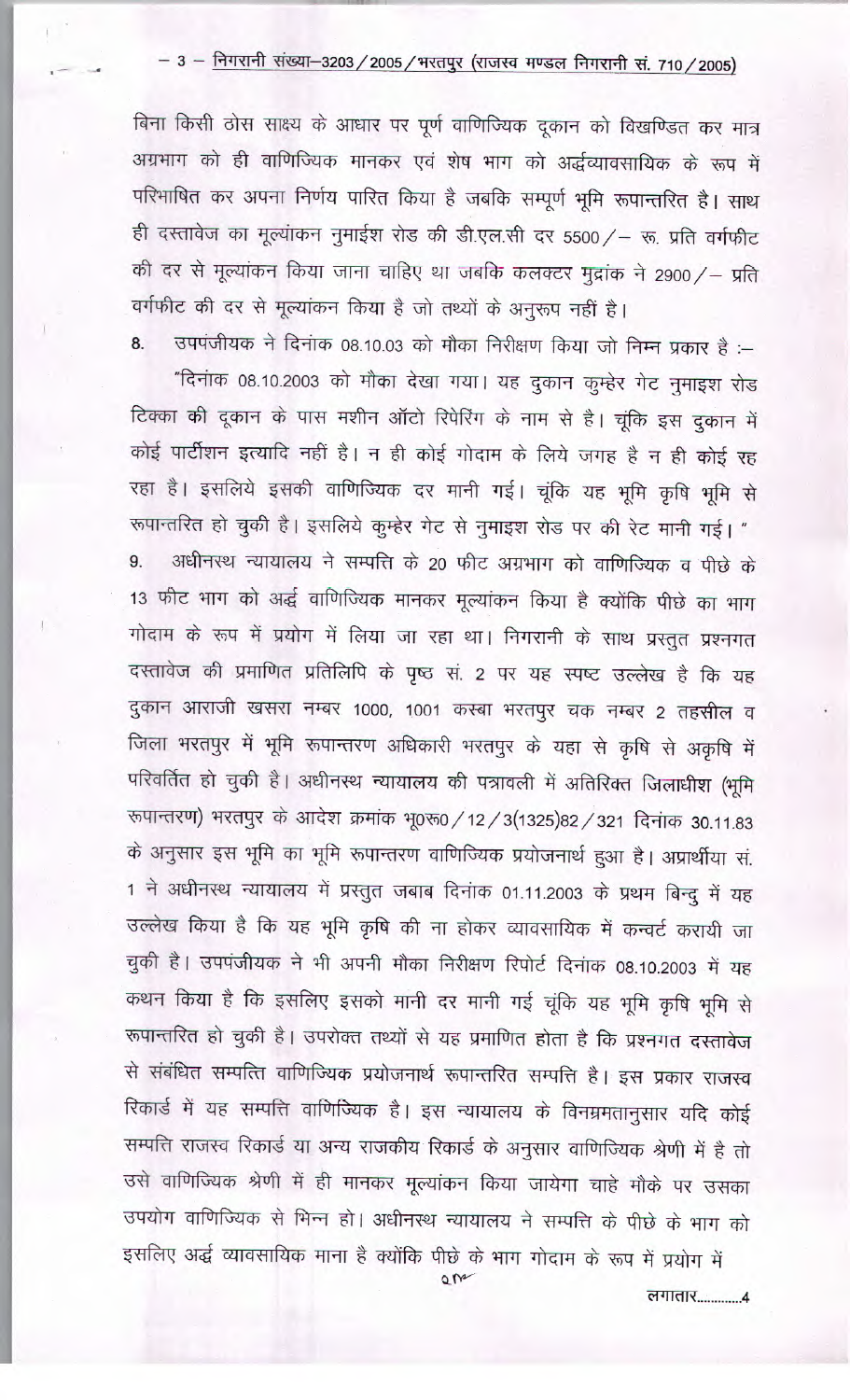![](_page_5_Picture_0.jpeg)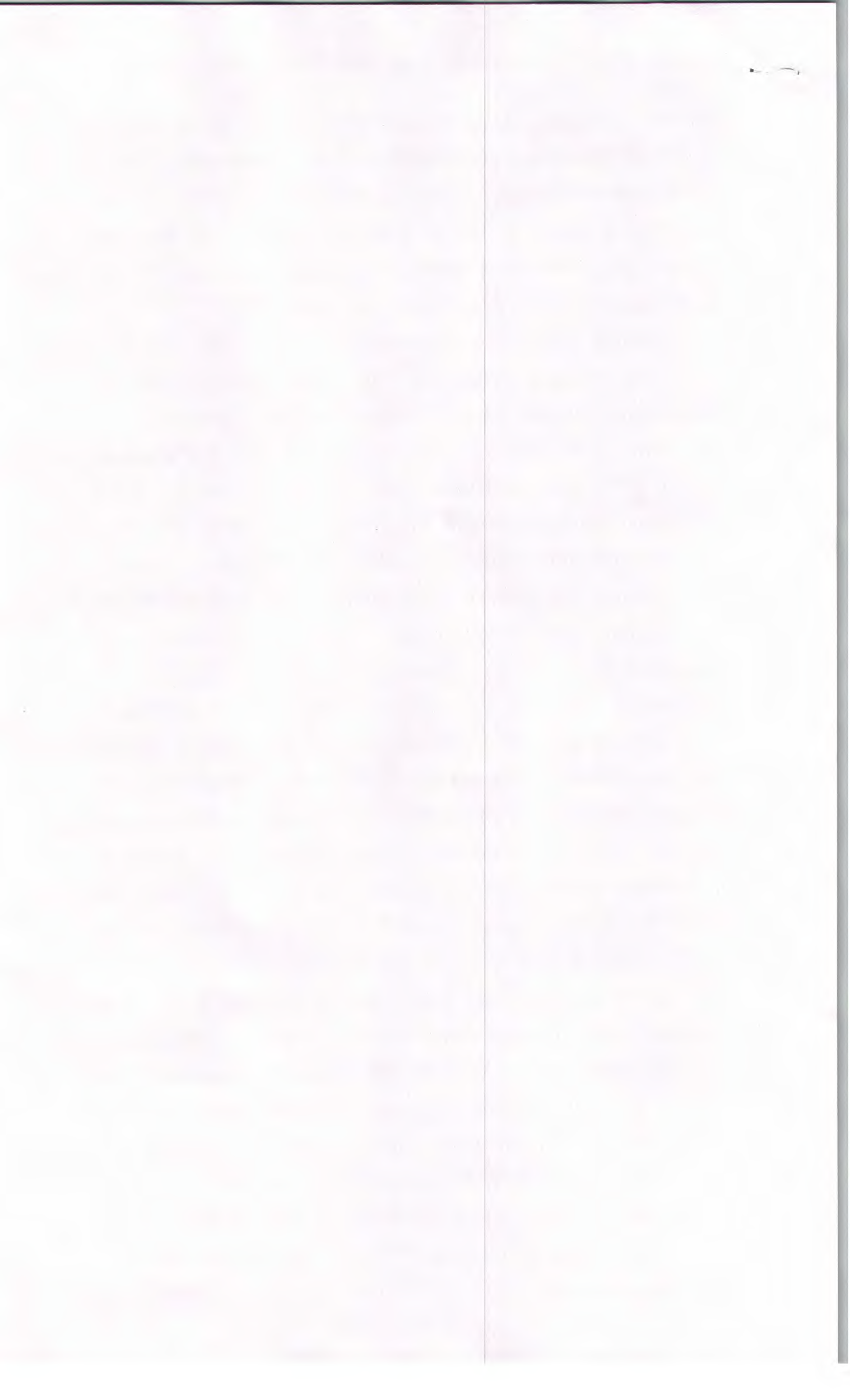- 4 - निगरानी संख्या-3203/2005/भरतपुर (राजस्व मण्डल निगरानी सं. 710/2005)

लिया जा रहा था जो कि नियमानुसार एवं विधिसम्मत नहीं है क्योंकि प्रश्नगत दस्तावेज से संबंधित सम्पत्ति वाणिज्यिक प्रयोजनार्थ रूपान्तरित भूमि थी जिसके मौके पर उपयोग के आधार पर कम मूल्यांकन नहीं किया जा सकता। इस प्रकार सम्पूर्ण सम्पत्ति का मूल्यांकन वाणिज्यिक दर से किया जाना चाहिए।

अब इस बिन्दु पर विचार किया जाता है कि प्रश्नगत दस्तावेज से सम्बन्धित 9. सम्पत्ति का मूल्यांकन 5500/- प्रति वर्गफीट की दर से किया जाना चाहिए या 2900/- प्रति वर्गफीट की दर से। मौका निरीक्षण रिपोर्ट में सम्पत्ति को कुम्हेर गेट से नुमाईश रोड पर की रेट 5500 / - प्रति वर्गफीट की दर से मूल्यांकन किया जाना प्रस्तावित किया है। रेफरेन्स के संलग्न डी.एल.सी. की प्रति संलग्न नहीं है। अधीनस्थ न्यायालय ने अपने निगरानीधीन निर्णय में यह अंकित किया है कि " मैंने तत्समय प्रत्येक बाजार सूची का अवलोकन किया तथा प्रश्नगत दुकान की लोकेशन के आधार पर व्यावसायिक दुकान को नुमाईश रोड पर स्थित होना मानते हुए नुमाईश रोड की निर्धारित डी.एल.सी. दर रू. 2900 / - प्रति वर्गफीट दर व्यावसायिक दर ....", अर्थात् अधीनस्थ न्यायालय ने सम्पत्ति को नुमाईश रोड पर माना है तथा इस रोड पर व्यावसायिक दर 2900 / - प्रति वर्गफीट बताई है। निगरानी में राज्य पक्ष की ओर से इस तथ्य के विपरीत न तो विशिष्ठ खण्डन किया है व न ही कोई साक्ष्य प्रस्तुत किया है। इस प्रकार प्रकरण में व्यावसायिक दर 2900/ – प्रति वर्गफीट मानी जानी चाहिए।

11. उपरोक्त तथ्यों से यह निष्कर्ष निकलता है कि प्रकरण में सम्पूर्ण सम्पत्ति का व्यावसायिक दर 2900 / - रू प्रति वर्गफीट की दर से मूल्यांकन किया जाना चाहिए जबकि अधीनस्थ न्यायालय ने 175 वर्गफीट का मूल्यांकन 2900 / - प्रति वर्गफीट की दर से व शेष 113.75 वर्गफीट का मूल्यांकन अर्द्धव्यवसायिक दर 1550 / - प्रति वर्गफीट की दर से किया है। इस प्रकार सम्पत्ति क्षेत्रफल 288.75 वर्गफीट का व्यावसायिक दर 2900 / - प्रति वर्गफीट मूल्यांकन निम्न प्रकार बनता है।

| भूखण्ड का मूल्याकन – |  |                                         |  | $288.75 \times 2900 = 837375$ |
|----------------------|--|-----------------------------------------|--|-------------------------------|
|                      |  | निर्माण का मूल्यांकन (रेफरेन्सानुसार) – |  | $= 63920$                     |
|                      |  | कुल राशि $-$                            |  | $= 901295$                    |

10. उपरोक्त विवेचन एवं विश्लेषण के आधार पर निगरानी आंशिक स्वीकार की जाकर अधीनस्थ न्यायालय का निगरानीधीन निर्णय दिनांक 29.11.2004 निरस्त किया जाता है तथा सम्पत्ति का मूल्यांकन 9,01,295 / – रू. निर्धारित किया जाता है तथा अधीनस्थ न्यायालय को निर्देशित किया जाता है कि दस्तावेज के पंजीयन हेतु प्रस्तुति दिनांक को प्रचलित मुद्रांकर कर आदि की दर से गणना कर पूर्व में जमा मुद्रांक कर आदि का समायोजन करते हुए शेष मुद्रांक कर आदि की वसूली की जावे। चूंकि अप्रार्थीया संख्या 1 द्वारा कोई तथ्य छुपाया नहीं गया है, अतः शारित आरोपित नहीं की जावे।

11. निर्णय सुनाया गया।

![](_page_6_Picture_7.jpeg)